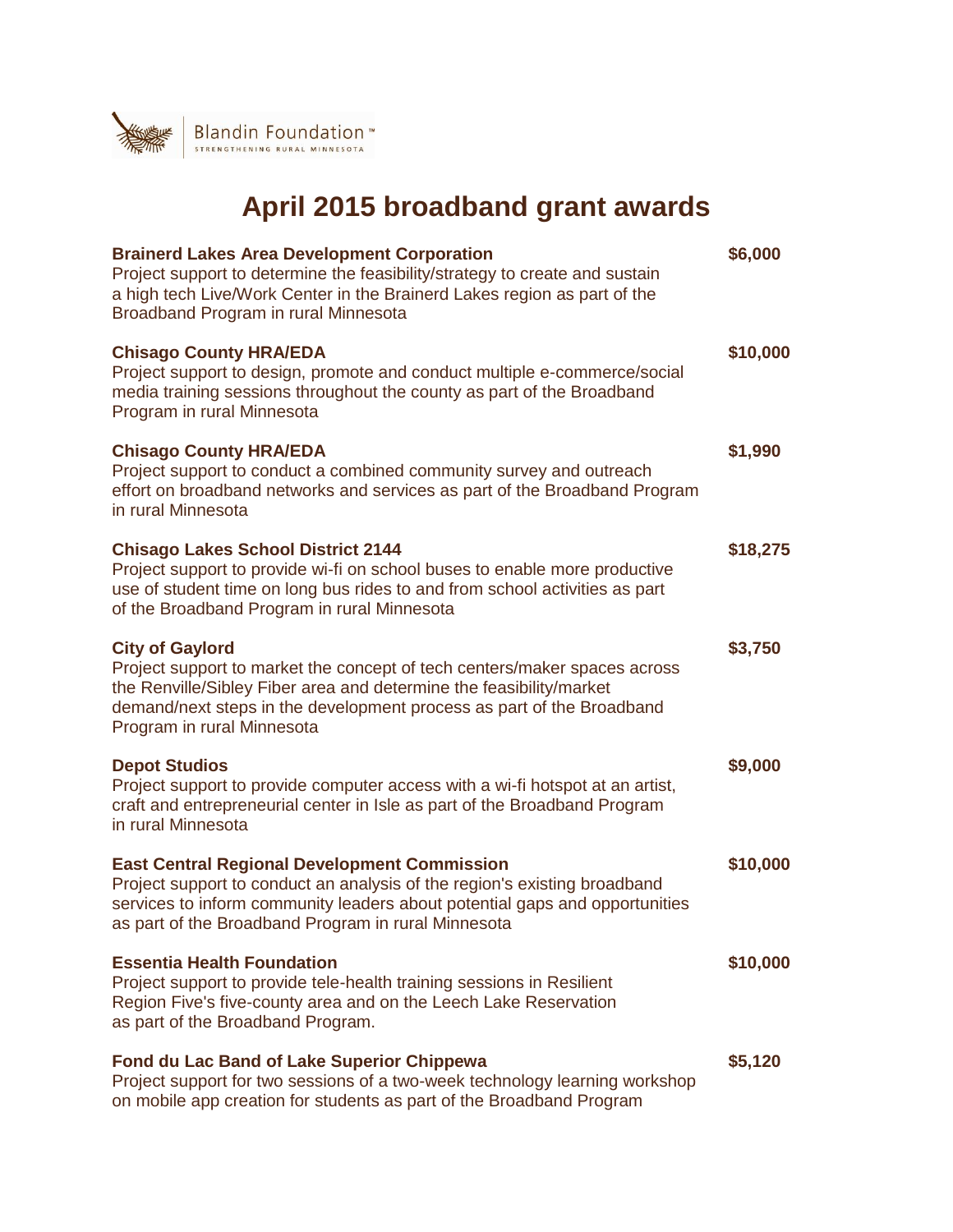in rural Minnesota.

| <b>Gibbon Fairfax Winthrop Schools ISD 2365</b><br>Project support to outfit school buses with wi-fi to enable more productive<br>use of student time on long bus rides to and from school activities as part<br>of the Broadband Program in rural Minnesota | \$24,605 |
|--------------------------------------------------------------------------------------------------------------------------------------------------------------------------------------------------------------------------------------------------------------|----------|
| <b>Independent School District 181 - Brainerd Public Schools</b><br>Project support for technology and mobile devices in the Early Childhood<br>and Family Education programs as part of the Broadband Program<br>in rural Minnesota                         | \$5,000  |
| <b>Independent School District 390</b><br>Project support to increase access to technology for area residents as<br>part of the Broadband Program in rural Minnesota                                                                                         | \$9,875  |
| <b>Independent School District 518</b><br>Project support for digital literacy training for area residents as part<br>of the Broadband Program in rural Minnesota                                                                                            | \$9,000  |
| <b>ISD 2752 Fairmont Community Education and Recreation</b><br>Project support to develop and market a shared community calendar<br>and facilities scheduler as part of the Broadband Program in rural Minnesota                                             | \$9,000  |
| <b>Itasca Economic Development Corporation</b><br>Project support to increase the technology sophistication of businesses<br>and organizations through training and networking as part of the Broadband<br>Program in Itasca County                          | \$25,000 |
| <b>Joseph R. Brown Heritage Society</b><br>Project support to create an e-marketing platform for communities in the<br>Renville/Sibley Fiber Project area as part of the Broadband Program<br>in rural Minnesota                                             | \$10,000 |
| Kandiyohi County and City of Willmar<br>Project support to promote a hackfest in William as part of the Broadband<br>Program in rural Minnesota                                                                                                              | \$10,000 |
| <b>Long Lake Township</b><br>Project support to conduct an engineering study to determine the cost<br>and funding options for a high-speed broadband network in Long Lake<br>Township as part of the Broadband Program in rural Minnesota                    | \$7,500  |
| <b>Leech Lake Band of Ojibwe</b><br>Project support to continue and expand the Temporary Employment<br>Program-hosted digital literacy program at four locations on the Leech<br>Lake Reservation as part of the Broadband Program in rural Minnesota        | \$20,680 |
| <b>Leech Lake Band of Ojibwe</b><br>Project support to create a tribal computer refurbishment program that will<br>provide refurbished computers to Leech Lake Band members while also providing                                                             | \$10,000 |